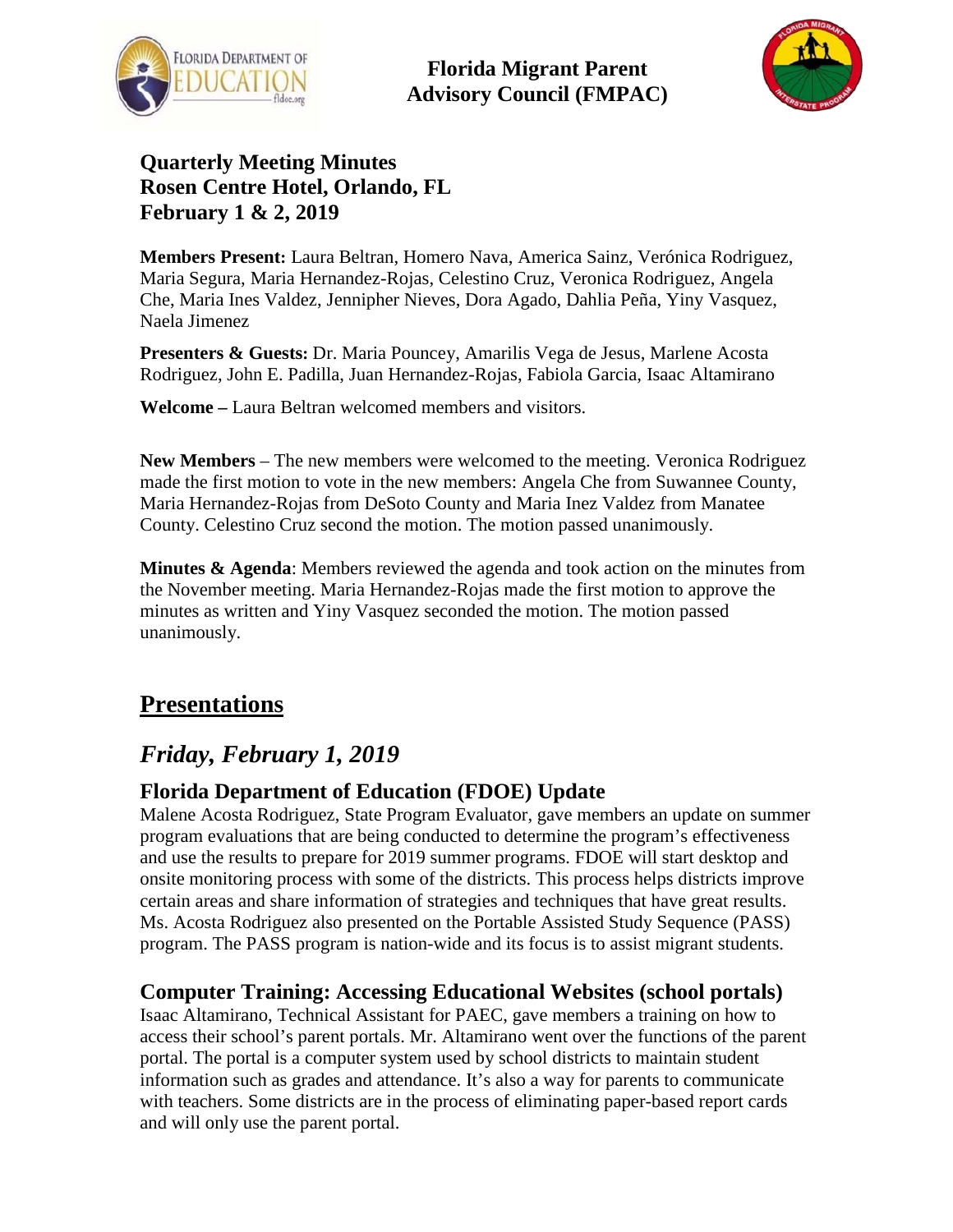



# *Saturday, February 2, 2019*

**New Members –** Veronica Rodriguez from Orange County attended Saturday sessions for the first time and was voted in to the council. Angela Che made the first motion to vote in Mrs. Rodriguez and Celestino Cruz second the motion. The motion passed unanimously.

## **Family Network on Disabilities (FND)**

Amarilis Vega de Jesus, Hispanic Outreach Coordinator, gave members a training on "Your guide to an IEP that works." Ms. Vega de Jesus explained that Individuals with Disabilities Education Act (IDEA) is a law that ensures services for children with disabilities nationwide. IDEA governs how states and public agencies provide early intervention, special education and related services to eligible children, young children, children and youth with disabilities. The IEP is one of six IDEA principles. An IEP is: "A written statement for each child with a disability that develops, and reviews in accordance with section 614 (d);" it is a legal document.

### **Pre-K Preparation: Where do we begin?**

Dr. Maria Pouncey, FMPAC Coordinator, gave members a workshop on building a child's vocabulary at a young age and how a large vocabulary will give children a strong foundation for reading. Just by introducing new words and playing fun word games, you are setting the stage for reading success. Building a love of reading starts by showing our children that reading is fun. Even if your child is not reading yet, there is still a lot you can do to foster a love for reading that will last a lifetime. Dr. Pouncey had members work in groups and assigned a strategy for each group to read and report out. Each group presented their strategy and gave an example of how to use each strategy.

### **Middle School Math**

John E. Padilla, Staffing/CCT from Orange County, gave members a presentation on what to expect from students in or going to middle school. Mr. Padilla explained when students enter middle school, they will be able to choose from various levels of math depending on their FSA score. FSA has students tested in English Language Arts (ELA), Mathematics, and end-of-course (EOC) subjects of (Algebra 1 and Geometry) which serve Florida students in measuring educational gains and progress. Here is an example of how it works for  $6<sup>th</sup>$  grade:

- Level 1-2 FSA= 6th grade regular math
- Level 3-4 FSA= Advanced 6th grade math
- Level 5 FSA= 7th grade Advanced math

If a middle school student takes Algebra I or Geometry these courses will count toward their high school credit because these courses are used in calculating high school G.P.A; not all students have the opportunity to take these courses.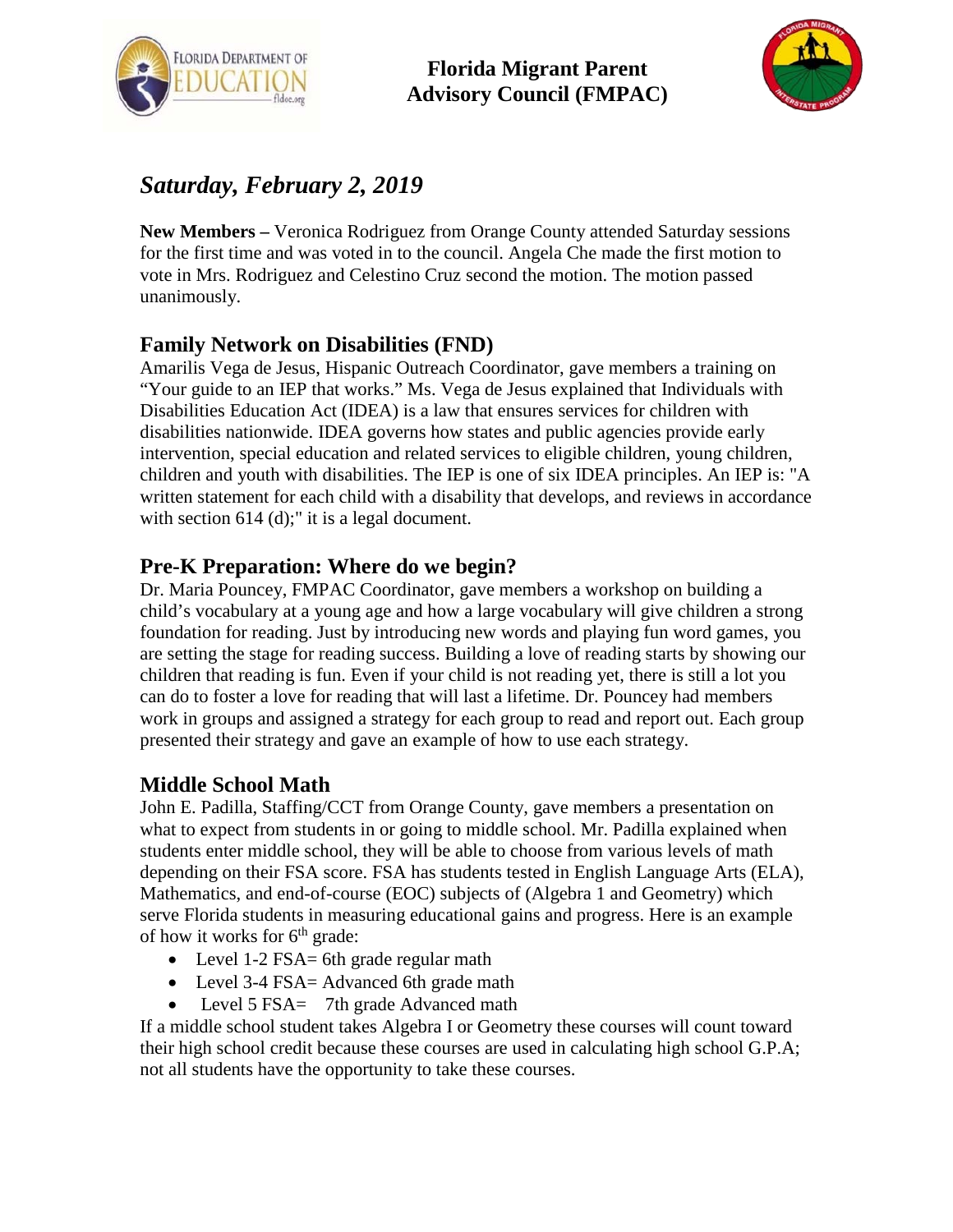

## **Florida Migrant Parent Advisory Council (FMPAC)**



#### **Reading for Success**

Dr. Maria Pouncey, FMPAC Coordinator, gave members a workshop from Reading for Success. Dr. Pouncey started a video on ways to boost your child's literacy skills, after the video, members worked in groups. Members talked about the video and came up with techniques from the video of ways they could improve their child's love for reading. The members started with twenty techniques to improve reading. From the twenty techniques, they picked their top ten and from the top ten techniques each group gave their number one technique. Their homework from Dr. Pouncey was to work on one technique with their child and report back at the next meeting. The following are the techniques:

- Read for 20 minutes
- Emergency reading book
- Make the story come alive
- Restrict use of technology

**Next Meeting**- April 12 & 13, 2019. Fabiola will send out information once FDOE approves the dates.

#### **Closing**

Maria Hernandez-Rojas made the first motion to close the meeting. Veronica Rodriguez (Collier) seconded the motion. The motion passed unanimously.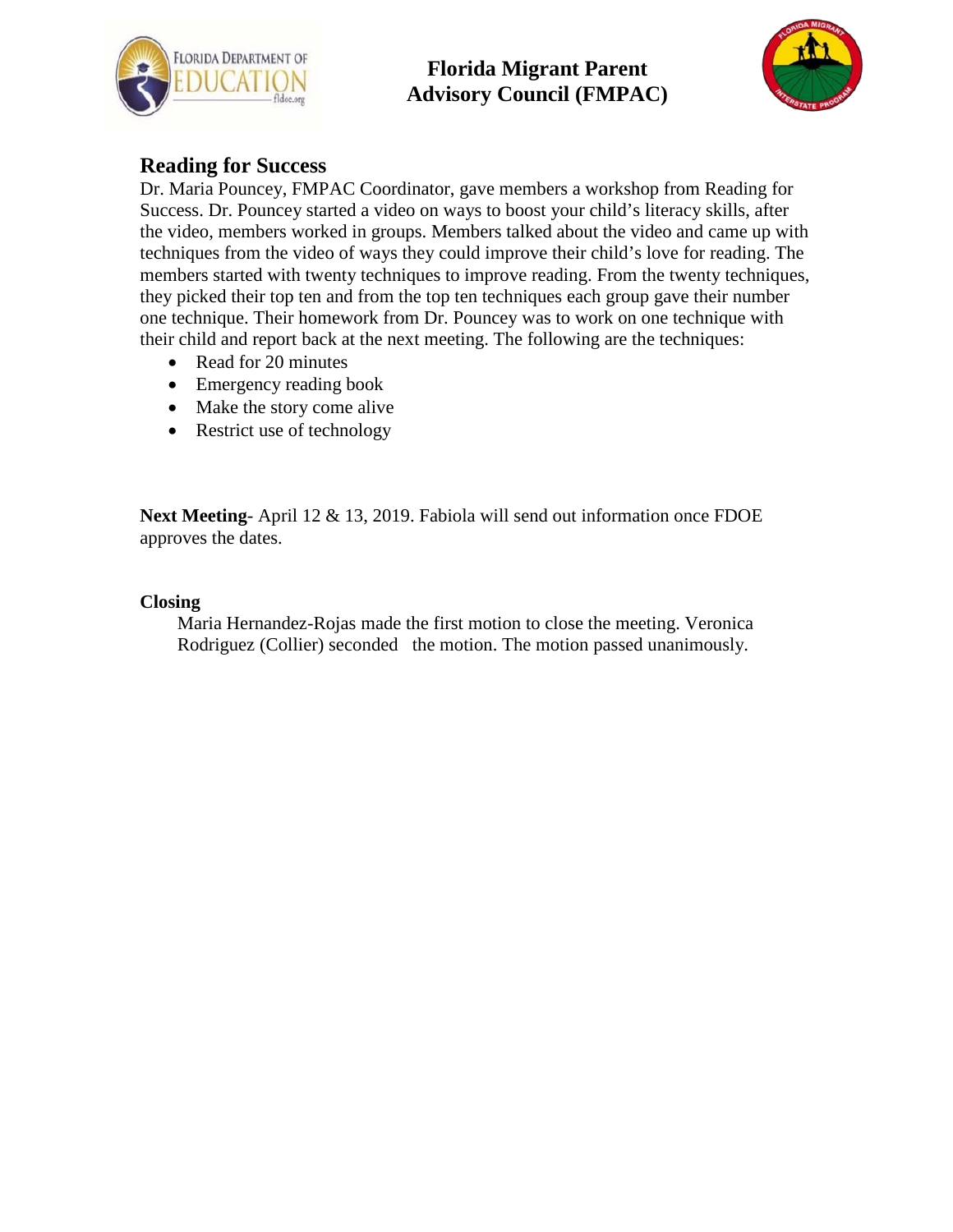

**Florida Migrant Parent Advisory Council (FMPAC)**



### **Las Minutas de la Reunión Trimestral Rosen Centre Hotel, Orlando, FL 1 & 2 de febrero del 2019**

**Miembros Presentes:** Laura Beltran, Homero Nava, America Sainz, Veronica Rodriguez, Maria Segura, Celestino Cruz, Maria Hernandez-Rojas, Verónica Rodriguez, Angela Che, Maria Inés Valdez, Jennipher Nieves, Naela Jiménez, Dora Agado, Dahlia Peña, Yiny Vasquez

**Presentadores e Invitados:** Dra. Maria Pouncey, Amarilis Vega de Jesus, Marlene Acosta Rodriguez, John E. Padilla, Juan Hernandez-Rojas, Fabiola Garcia, Isaac Altamirano

**Bienvenida-** Laura Beltran dio la bienvenida a miembros y visitantes.

**Nuevos Miembros** – Los nuevos miembros fueron bienvenidos a la junta. Verónica Rodriguez hizo la primera moción para votar para que los nuevos miembros: Angela Che del condado Suwannee, Maria Hernandez-Rojas del condado de DeSoto, y Maria Inez Valdez del condado de Manatee formen parte del consejo de FMPAC. Celestino Cruz hizo la segunda moción. La moción fue aprobada unánimemente.

**Minutas y agenda -** Los miembros revisaron la agenda y las minutas de la junta de noviembre. Maria Hernandez-Rojas hizo la primera moción para aprobar las minutas y la agenda y Yiny Vasquez hizo la segunda moción. La moción fue aprobada unánimemente.

## **Presentaciones**

## *Viernes 1 de febrero del 2019*

### **Actualización del Departamento de Educación de Florida (FDOE)**

La Sra. Marlene Acosta Rodriguez, Evaluadora del Programa Migrante, dio a miembros una actualización sobre evaluaciones del programa de verano que están llevándose a cabo actualmente para asegurar la efectividad del programa y para preparar el próximo programa de verano de este 2019. El Departamento de Educación de Florida estará conduciendo próximamente un monitoreo a distancia y en algunos distritos. Este proceso ayudará a los distritos a mejorar ciertas áreas y compartir información acerca de estrategias y técnicas las cuales están dando buenos resultados. La Sra. Acosta Rodriguez también presentó sobre el programa de PASS. El programa de PASS es nacional y su enfoque principal es asistir a los estudiantes migrantes.

#### **Entrenamiento de Computación: Accediendo sitios educacionales (portales escolares)**

El Sr. Isaac Altamirano, Asistente Técnico de PAEC, dio a los miembros un entrenamiento sobre como pueden acceder el portal de padres de sus escuelas. El Sr. Altamirano repasó las funciones de un portal para padres. El portal es un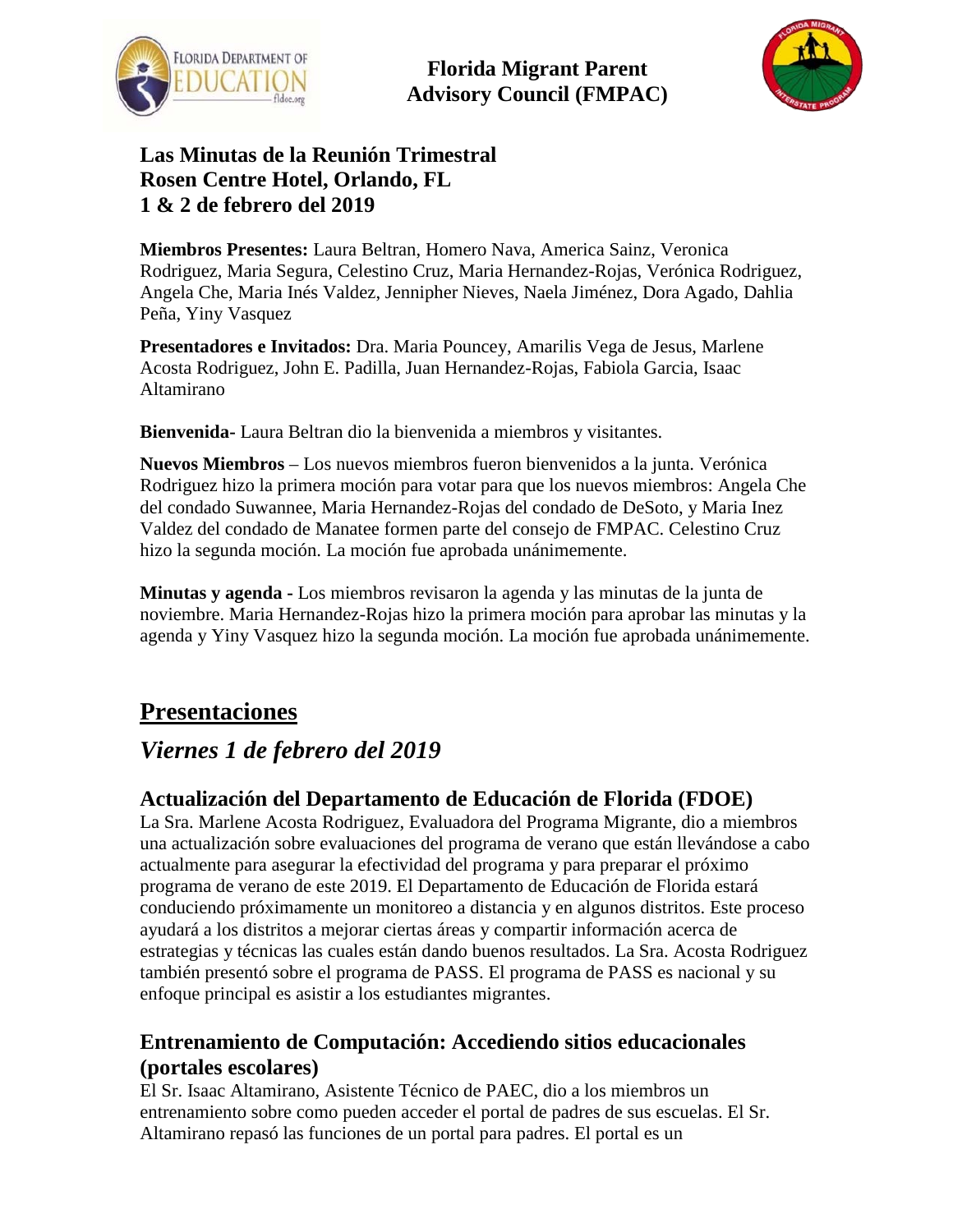



sistema informático utilizado por los distritos escolares para mantener la información de los estudiantes, como calificaciones, asistencia y también es una forma de que los padres se comuniquen con los maestros. Algunos distritos están eliminando boletas de calificaciones en papel y solo usarán el portal para los padres.

# *Sábado 2 de febrero del 2019*

**Nuevos Miembros** – La Sra. Verónica Rodriguez del condado de Orange asistió a la reunión el sábado por primera vez y los miembros votaron para que forme parte del consejo. Angela Che hizo la primera moción para votar para que la Sra. Rodriguez forme parte del consejo de FMPAC. Celestino Cruz hizo la segunda moción. La moción fue aprobada unánimemente.

### **Red de Familias con Discapacidades (FND)**

Amarilis Vega de Jesus, Coordinadora de Alcance Hispano, dio a miembros un entrenamiento sobre "Su guía para un IEP que funciona." La Sra. Vega de Jesus, explicó que la ley de Educación para Individuos con Discapacidades (IDEA) es una ley asegura los servicios para niños con discapacidades en toda la nación. IDEA gobierna cómo los estados y agencias públicas proporcionan intervención temprana, educación especial y servicios relacionados a niños elegibles, niños pequeños, niños y jóvenes con discapacidades. El IEP es uno de los seis principios de IDEA. Un IEP es: "Una declaración escrita para cada niño con una discapacidad que se desarrolla, y revisa de acuerdo con la sección 614 (d);" es un documento legal.

#### **Preparación de Pre-K: ¿Dónde Empezamos?**

La Dra. Maria Pouncey, Coordinadora de FMPAC, dio a miembros un taller sobre como desarrollar el vocabulario de sus niños a una edad temprana. Un vocabulario rico le dará a su niño un fundamento solido para leer. Desarrollar el vocabulario de su niño es más fácil de lo que usted podría pensar. Con solo introducir palabras nuevas y jugar juegos de palabras divertidos, está creando el marco para lograr éxito en la lectura. El inculcarle a su niño el amor por la lectura empieza por mostrarle a su niño que leer es algo divertido. No importa si su niño aún no está leyendo todavía, hay muchas cosas que usted puede hacer para estimular en el un amor por la lectura que dure toda la vida. La Dra. Pouncey pidió a miembros que trabajaran en grupo y les asignó una estrategia para que cada grupo la lea y reportaran lo que leyeron. Cada grupo presentó su estrategia y dieron un ejemplo de cómo usar la estrategia.

#### **Matemáticas de Secundaria**

El Sr. John E. Padilla, consejero del condado Orange, dio a miembros una presentación sobre que esperar si tienen o tendrán un estudiante en la secundaria. El Sr. Padilla explicó que cuando los estudiantes ingresen a la escuela intermedia, podrán elegir entre varios niveles de matemáticas según su calificación en el FSA. El FSA hace que los estudiantes sean evaluados en las asignaturas de Artes del Lenguaje Inglés (ELA), Matemáticas y Fin de Curso (EOC)